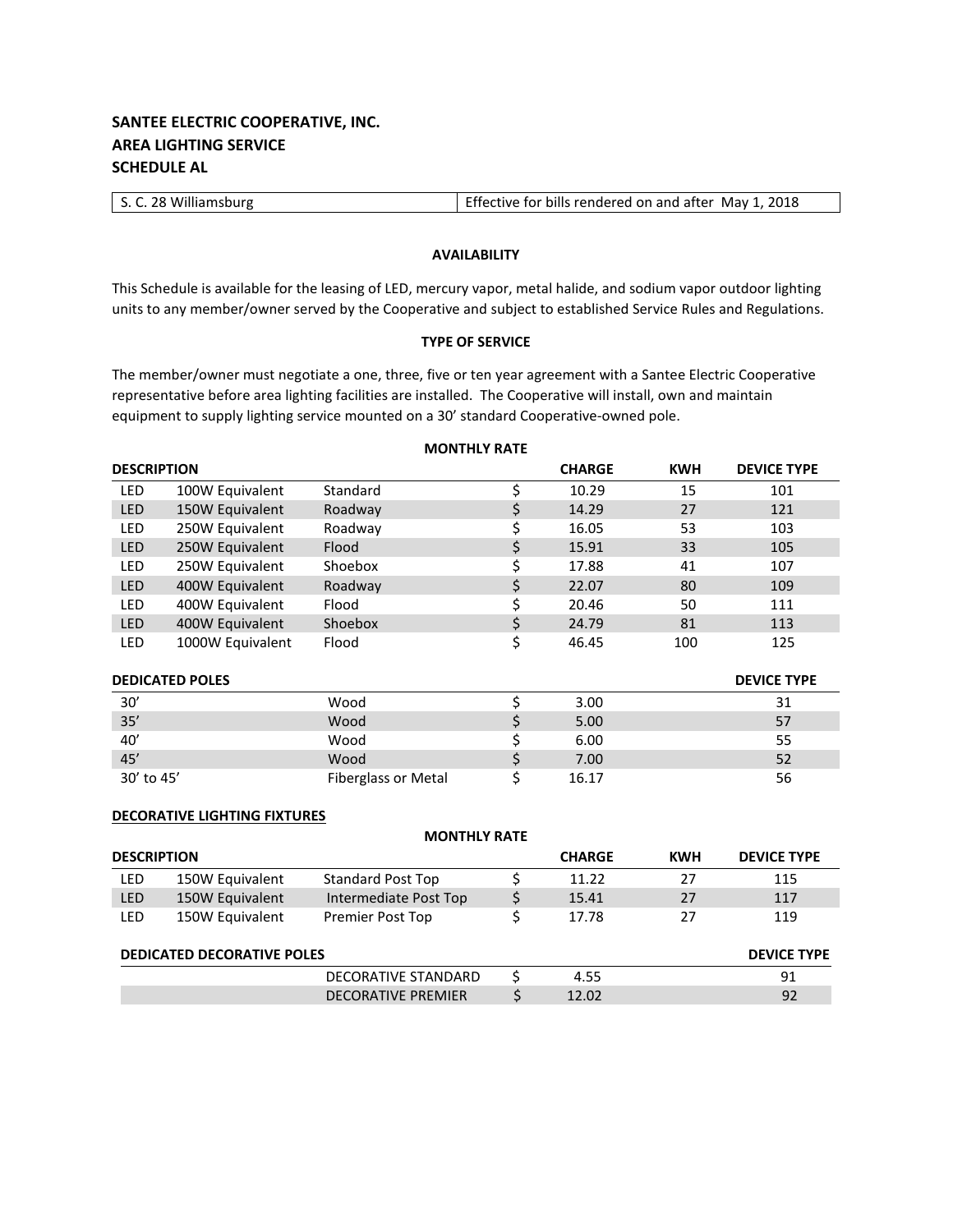# **Grandfathered Rates:**

# **Mercury Vapor, Sodium Vapor, Metal Halide Lighting Fixtures: not available for new installations.**

## **MONTHLY RATE**

| 12,000 Lumens Enclosed (150 Watt) (Metal Halide) <sup>13</sup> | 14.29 | 63  |  |
|----------------------------------------------------------------|-------|-----|--|
| 30,000 Lumens Enclosed (320 Watt) (Metal Halide) <sup>13</sup> | 20.99 | 121 |  |
| 30,000 Lumens Flood (320 Watt) (Metal Halide) <sup>13</sup>    | 19.66 | 121 |  |
| 30,000 Lumens Shoebox (320 Watt) (Metal Halide) <sup>13</sup>  | 23.71 | 121 |  |
| 40,000 Lumens Enclosed (400Watt) (Metal Halide) <sup>13</sup>  | 24.05 | 165 |  |
| 40,000 Lumens Flood (400 Watt) (Metal Halide) <sup>13</sup>    | 23.00 | 165 |  |
| 40,000 Lumens Shoebox (400 Watt) (Metal Halide) <sup>13</sup>  | 26.77 | 165 |  |
| 40,000 Lumens Mongoose (400 Watt) (Metal Halide) <sup>13</sup> | 26.21 | 165 |  |
| 78,000 Lumens Flood (750 Watt) (Metal Halide) <sup>13</sup>    | 39.96 | 295 |  |
| 110,000 Lumens Flood (1000 Watt) (Metal Halide) <sup>13</sup>  | 46.45 | 385 |  |

| <b>SIZE AND DESCRIPTION</b> | <b>CHARGE</b> | KWH |
|-----------------------------|---------------|-----|
|                             |               |     |

| 9,500  | Lumens Semi-enclosed (100 Watt) (Sodium Vapor) <sup>13</sup> \$ |    | 10.29 | 43  |  |
|--------|-----------------------------------------------------------------|----|-------|-----|--|
| 9,500  | Lumens Enclosed (100 Watt) (Sodium Vapor) <sup>13</sup>         | \$ | 11.29 | 43  |  |
| 9,500  | Lumens Flood (100 Watt) (Sodium Vapor) <sup>13</sup>            |    | 11.01 | 43  |  |
| 9,500  | Lumens Shoebox (100 Watt) (Sodium Vapor) <sup>13</sup>          | \$ | 12.41 | 43  |  |
| 27.500 | Lumens Enclosed (250 Watt) (Sodium Vapor) $^{13}$               | Ś  | 16.05 | 105 |  |
| 27,500 | Lumens Flood (250 Watt) (Sodium Vapor) <sup>13</sup>            | Ś  | 15.91 | 105 |  |
| 27.500 | Lumens Shoebox (250 Watt) (Sodium Vapor) <sup>13</sup>          | Ś  | 17.88 | 105 |  |
| 50,000 | Lumens Enclosed (400 Watt) (Sodium Vapor) $^{13}$               | Ś  | 22.07 | 165 |  |
| 50.000 | Lumens Flood (400 Watt) (Sodium Vapor) <sup>13</sup>            |    | 20.46 | 165 |  |
| 50.000 | Lumens Shoebox (400 Watt) (Sodium Vapor) $^{13}$                | Ś  | 24.79 | 165 |  |
| 50.000 | Lumens Mongoose (400 Watt) (Sodium Vapor) <sup>13</sup>         |    | 23.95 | 165 |  |

## **SIZE AND DESCRIPTION**

| 7.500 | Lumens Semi-enclosed (175 Watt)                 |       |    |  |
|-------|-------------------------------------------------|-------|----|--|
|       | (Mercury Vapor) (Wood Pole) $^{13}$             | 12.29 | 74 |  |
| 7.500 | Lumens Standard Post Top (175 Watt)             |       |    |  |
|       | (Mercury Vapor) (Fiberglass Pole) <sup>13</sup> | 16.71 | 74 |  |

### **DECORATIVE LIGHTING FIXTURES**

### **SIZE AND DESCRIPTION**

|       | 12,000 Lumens Standard Post Top (150 Watt) (Metal Halide) <sup>13</sup>    | 14.29 | -63 |
|-------|----------------------------------------------------------------------------|-------|-----|
|       | 12,000 Lumens Intermediate Post Top (150Watt) (Metal Halide) <sup>13</sup> | 18.47 | 63  |
|       | 12,000 Lumens Premier Post Top (150 Watt) (Metal Halide) <sup>13</sup>     | 20.85 | 63  |
|       | <b>SIZE AND DESCRIPTION</b>                                                |       |     |
| 9.500 | Lumens Standard Post Top (100 Watt) (Sodium Vapor) <sup>13</sup>           | 10.31 | -43 |
| 9,500 | Lumens Intermediate Post Top (100 Watt) (Sodium Vapor) <sup>13</sup> \$    | 14.50 | 43  |
|       |                                                                            |       |     |
| 9.500 | Lumens Premier Post Top (100 Watt) (Sodium Vapor) <sup>13</sup>            | 16.87 | 43  |